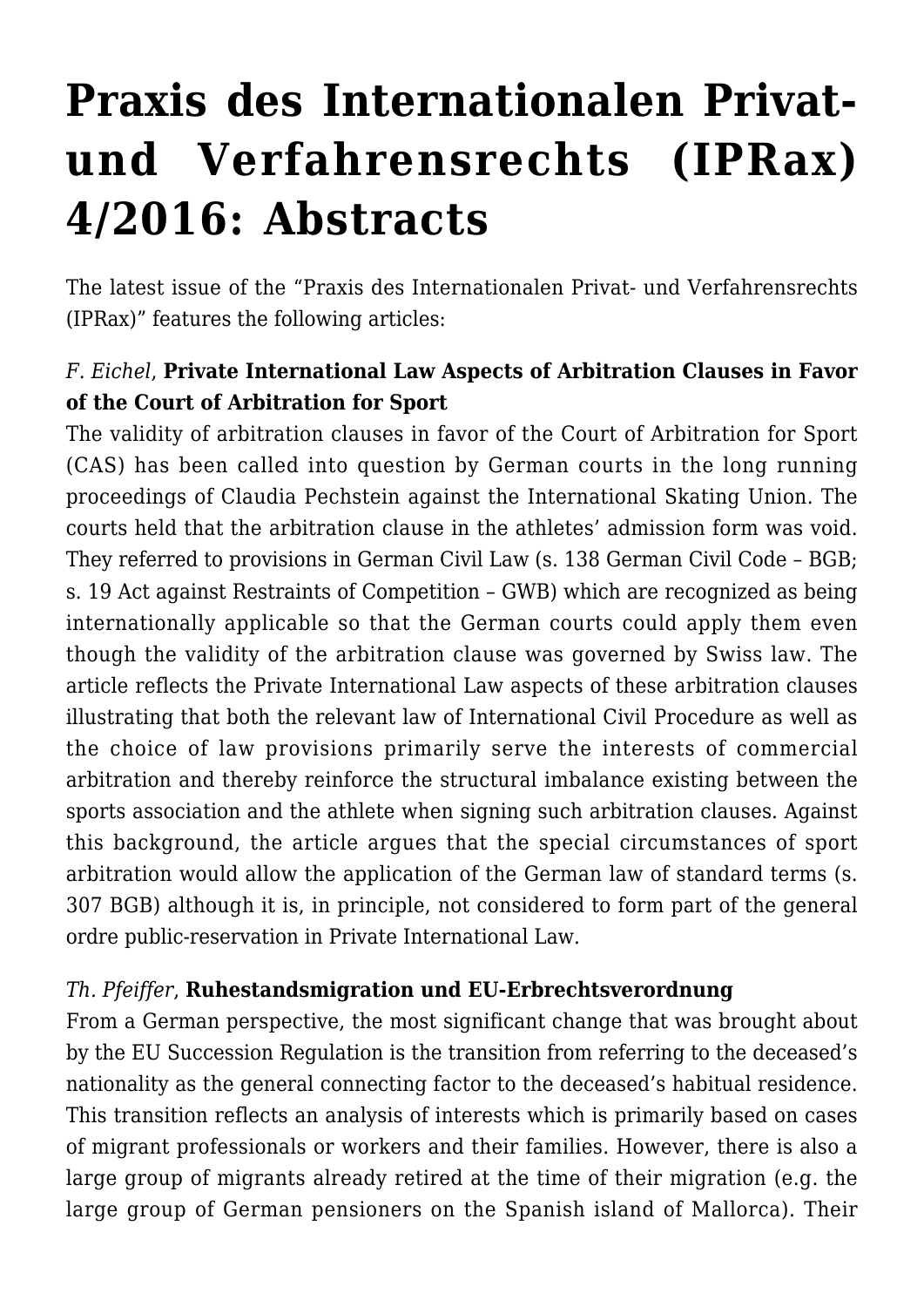situation is different from migrant workers insofar as their migration occurs at a moment when the most significant decisions in their lives have been made already; as a consequence, migration at that age, usually, does not include following generations. Moreover, it is not unlikely that, in many cases, migrating pensioners, when planning for their estates, will not consider the laws of their new habitual residence. Based on this analysis, this article asks how the EU Succession Regulation addresses these particularities of migrating pensioners. In particular, it is discussed under which circumstances the laws of their home state (based on their nationality) may remain applicable. In this context, the article considers: (1) provisions which do not refer to the moment of deceased's death but to an earlier event, (2) the need for an appropriate definition of habitual residence, (3) the escape clause in Art. 21 (2) of the Regulation, (4) a choice of law by the deceased and (5) waivers of succession. The article concludes that the Regulation is open for applying the laws of the deceased's nationality to a certain extent but that this law must not be applied automatically if the principle of referring to the deceased's habitual residence is taken seriously.

# *A. Brand*, **Damages Claims and Torpedo Actions – The Principle of Priority of Art. 29 para 1 Brussels I-Regulation with a particular focus on Cartel Damages Claims.**

Forum shopping by way of "Torpedo actions" is an unwanted means of a tortfeasor to secure the jurisdiction of their home country rather than having to defend themselves before the courts at the seat of the injured plaintiff. This has gained particular relevance in proceedings concerning cartel-damages claims. The race hunt to the court could and should be avoided by strictly applying the principles of procedural efficiency and fair trial and the requirement of a justified interest for an action for (negative) declaration. As under domestic law, the principle of priority as laid down in art. 29 para. 1 of the Brussels I-Regulation cannot be applied to torpedo actions in case of tort.

#### *W.-H. Roth*, **Jurisdictional issues of competition damages claims**

In its CDC-judgment the Court of Justice for the first time had the chance to rule on several issues of jurisdiction concerning cartel-inflicted damages. Claimant was an undertaking specifically set up for the purpose of pursuing such damage claims that had been transferred to her by potential cartel victims. The Court deals with jurisdiction over multiple defendants (Art. 6 No. 1 Regulation EC 44/2001), the scope of tort jurisdiction (Art. 5 No. 3), based on the place where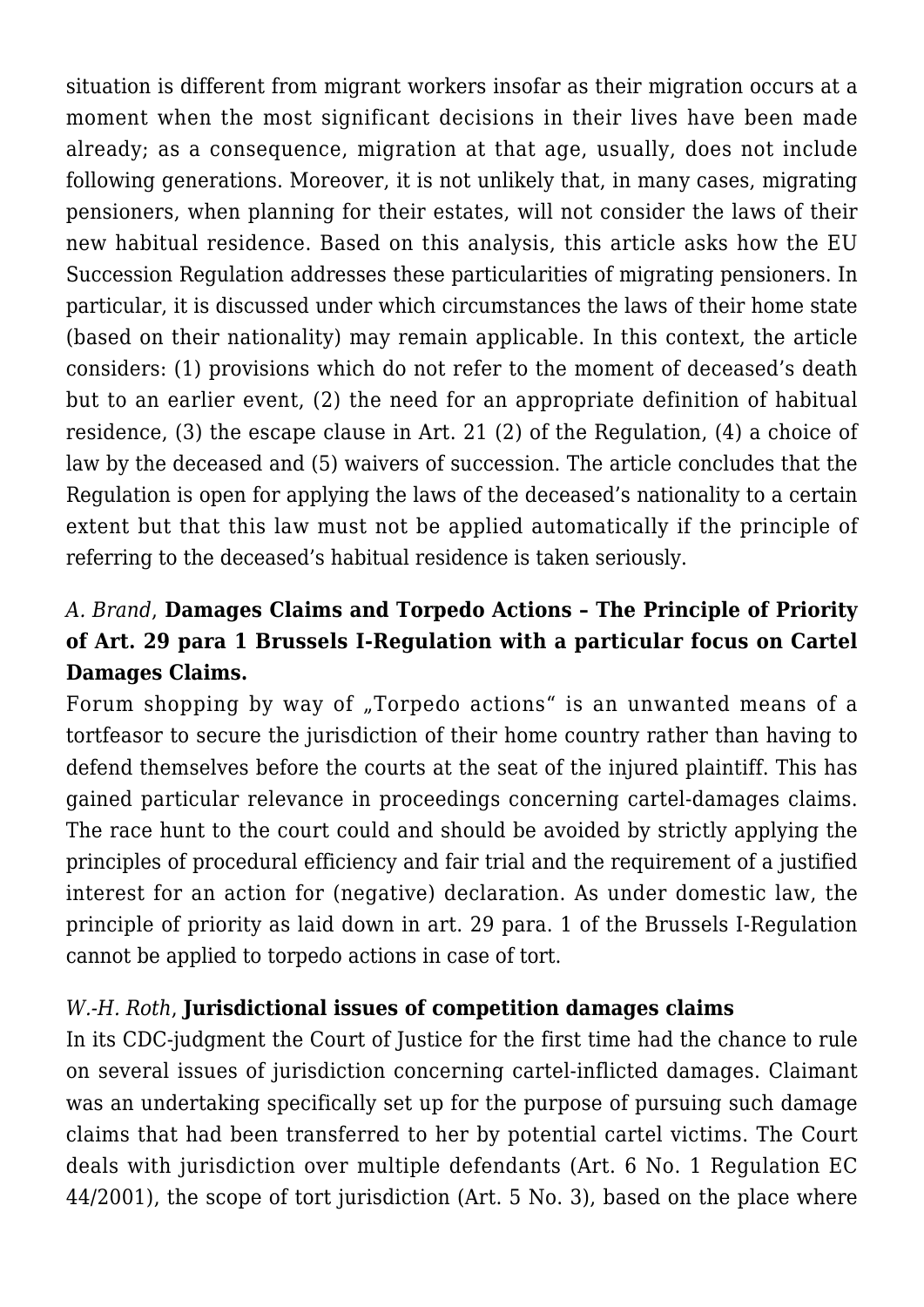the event giving rise to the damage occurred and on the place where the damage occurred, and with the interpretation of jurisdiction clauses (Art. 23) potentially covering cartel-inflicted damage claims. The results reached and the arguments advanced by the Court, taken all in all, deserve applause. Given that the judgment deals with a setting of a follow-on action (with a binding decision by the EU-Commission) it will have to be clarified whether the main results of the judgment can also be applied in stand-alone actions.

### *R. Hüßtege*, **A tree must be bent while it is young**

The Federal Constitutional Court of Germany reprimands that the district court in an adoption procedure did not use all sources of knowledge in accordance to the Council Regulation (EC) No 1206/2001 of 28 May 2001 on cooperation between the courts of the Member States in the taking of evidence in civil or commercial matters and to the European Judicial Network, in order to determine whether an effective Romanian adoption exists. Due to this omission fundamental rights of the complainant were injured in the adoption case concerning the recognition of the Romanian decision. This case shows that instruments, like the mentioned regulation and the European Judicial Network in commercial and civil matters are not well known to courts. There is an urgent need for training of judges.

# *C. F. Nordmeier*, **Lis pendens under art. 16 Brussels IIa and Art. 32 Brussels Ia when proceedings are stayed**

The case at hand deals with the decisive moment for lis pendens according to art. 16 (1) (a) Brussels IIa (equivalent to art. 32 (1) (a) Brussels Ia) if proceedings are stayed before service in order to reach an amicable arrangement. The provision contains an own obligation of the applicant. Whether a delay of service restrains lis pendens depends on the breach of this obligation being imputable to the applicant. Intention or negligence should not serve as a basis to impute the breach. The present contribution analyses different types of delay and its imputability: stay of proceedings to reach an amicable arrangement, deficiencies of the documents submitted for service and mistakes of the court while effecting service. For the continuance of lis pendens the author argues that a stay or an interruption of proceedings does not abolish the effects of lis pendens.

## *B. Heiderhoff*, **Perpetuatio fori in custody proceedings**

Even if parents, as in the case at hand, have joint parental responsibility with the exception of the right to determine the child's place of residence, the parent who has the sole right to determine the child's place of residence may lawfully move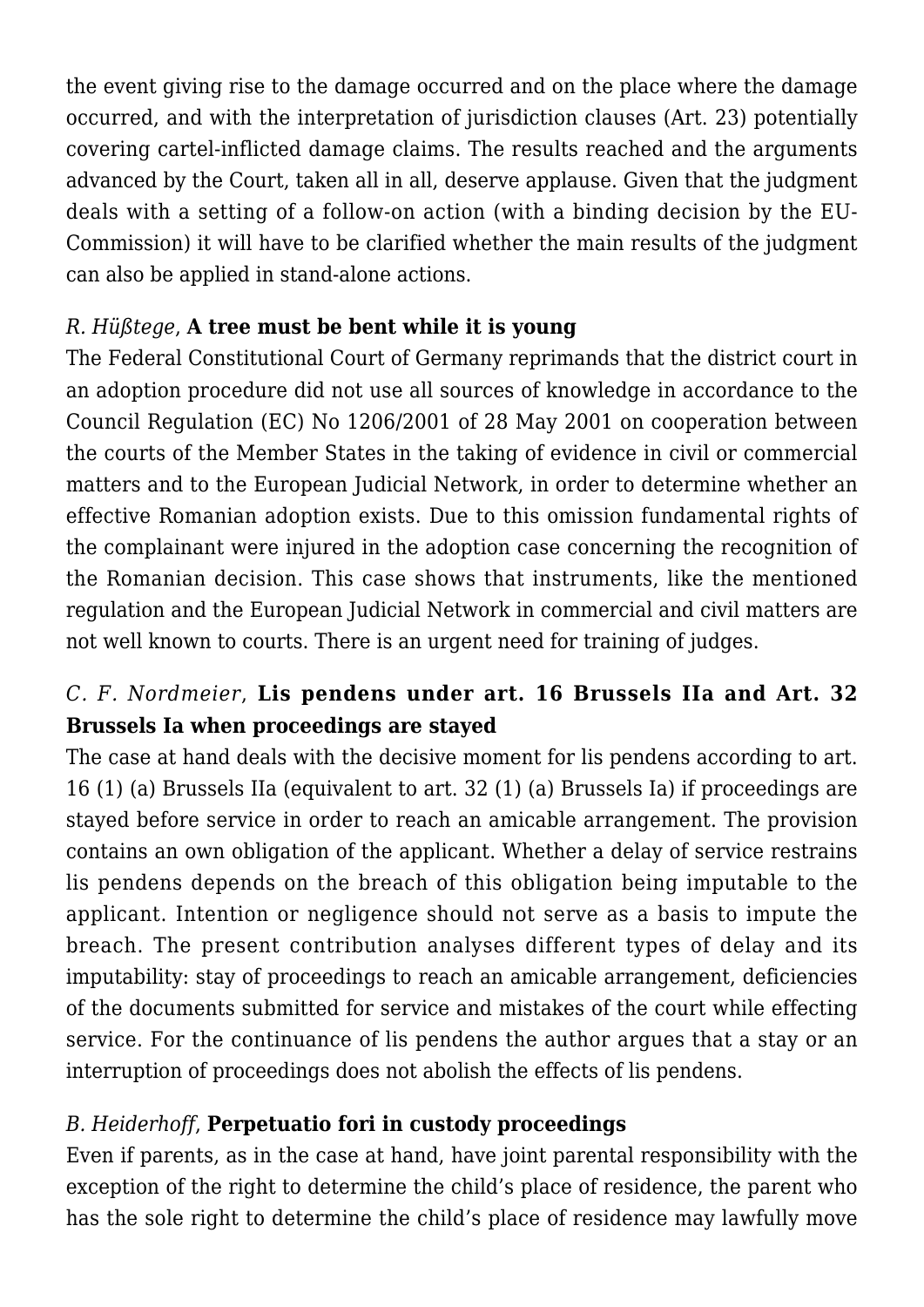abroad with the child. The other parent has to accept the complications in exercising parental responsibility. If the child is relocating its habitual residence to a state that is not a member state of the EU, but a signatory state to the Hague 1996 Children's Convention, the Convention must be applied. This is clearly stated in Art. 61 Brussels II-Regulation. Unlike Art. 8 Brussels II-Regulation, the 1996 Children's Convention does not follow the principle of perpetuatio fori. In order to prevent a parent from taking a child abroad during ongoing court proceedings, the courts should regularly consider an injunction by which the right to determine residence of the child is limited to Germany. This applies particularly when both parents have joint responsibility and merely the isolated right to determine the child's place of residence is assigned to one parent. If one parent has sole custody at the beginning of the procedure, the interests must be weighed differently. The right to move abroad with the child during the proceedings should, in general, only be excluded if there is a rather serious chance for the affected parent to lose sole custody.

#### *U. P. Gruber*, **How to modify decisions on maintenance obligations**

In scholarly writing, proceedings to modify decisions on maintenance obligations have only attracted limited attention. However, these proceedings raise very intricate und unsolved problems of characterization. The Bundesgerichtshof, in a new decision, has tackled some of the questions while leaving others unanswered. In the author's opinion, the modification of decisions on maintenance obligations is governed by the Hague Protocol of 23 November 2007. The convention's predecessor, the Hague Convention of 2 October 1973, also covered the modification of decisions, and it can be presumed that the Hague Protocol, as far as its scope is concerned, follows the Hague Convention. The procedural framework of the proceedings to modify decisions on maintenance obligations, however, is governed by the lex fori, i.e. the law of the state in which the proceedings to modify the decision are brought. The Hague Protocol of 23 November 2007 is part of EU law. Therefore, it seems likely that the ECJ will be requested to decide on the issue. Whether or not the ECJ will support the application of the Hague Protocol seems impossible to predict.

#### *K. Siehr*, **Execution of Foreign Order to Return an Abducted Child**

A child was abducted by his mother from Germany to Poland and after one year re-abducted by his father to Germany. Instead of asking German courts for a return order under the EU Regulation No. 2201/2003 on Matrimonial Matters and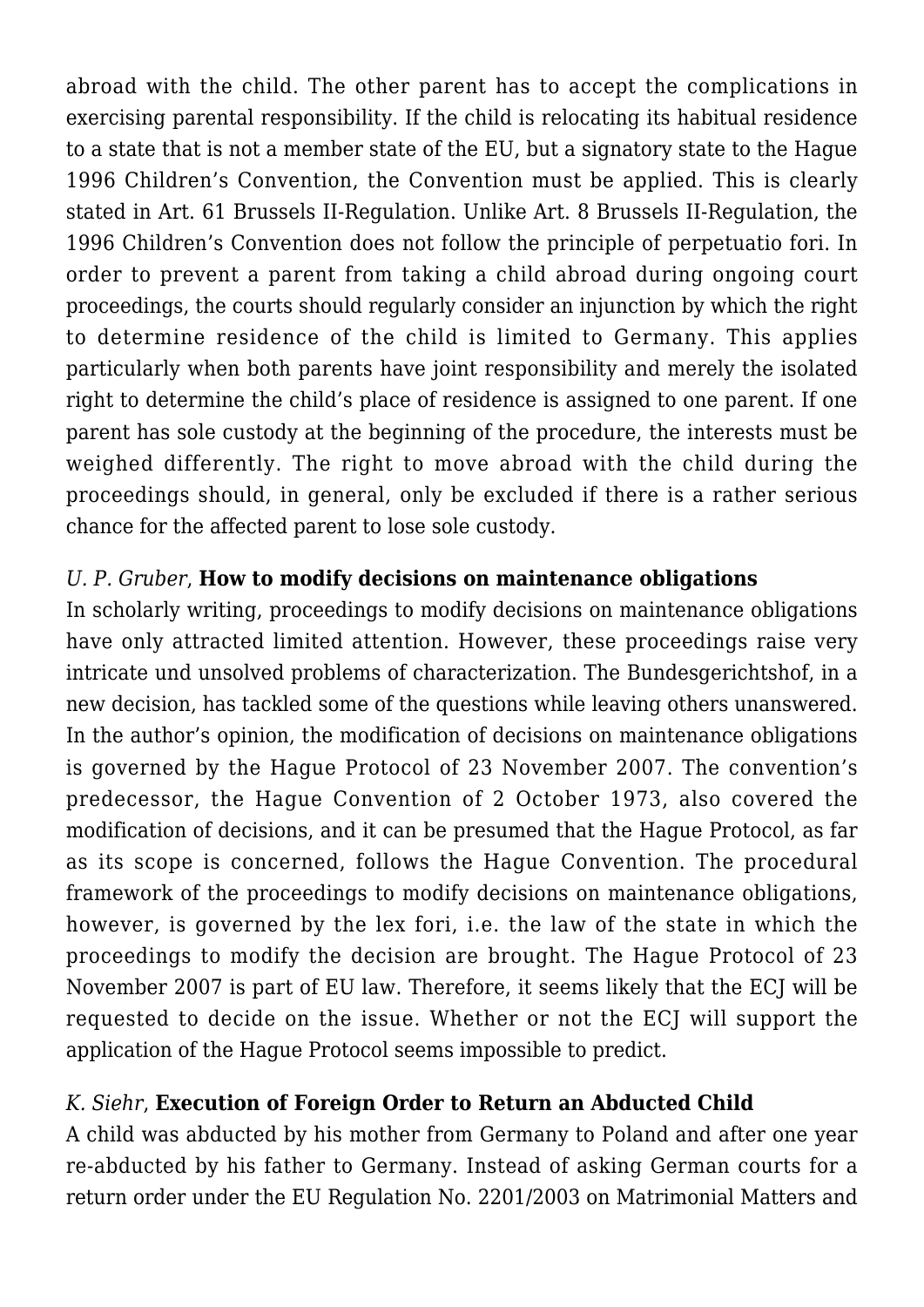Matters of Parental Responsibility the father turned to Polish courts and asked for a return order. Such an order was turned down because the child, in the meantime, had been abducted by the father to Germany. The mother asked the Polish court for a return order and got it as an urgent order because of the habitual residence of the child in Poland. The mother asked German courts to recognize and enforce this Polish order to return the child to Poland. The Court of Appeals of Munich recognized and enforced the Polish return order. The Munich court did not recognize the return order neither under Art. 42 nor under Art. 28 et seq. Regulation 2201/2003 because relevant certificates were missing or some enforcement obstacles (hearing of the father in Poland) were given. The German court decided that the Polish return order should be recognized and enforced under the Hague Convention of 1996 on the Protection of Children without taking care of Art. 61 of the Regulation 2201/2003 which give precedence to the Regulation in this case. Jurisdiction of the Polish court is determined according to Art. 20 of the Regulation and Art. 11 of the Hague Convention of 1996 which granted only territorially limited jurisdiction to local courts in urgent matters. In this case, however, the child was not any more in Poland but in Germany. The German court is criticized because of not explaining properly the application of the Hague Convention of 1996 under Art. 61 of Regulation 2201/2003 and because of misinterpreting Art. 20 of the Regulation 2201/2203 and of Art. 11 Hague Convention by giving them universal jurisdiction.

## *D. Looschelders*, **Problems of Characterization and Adaptation in German-Italian Successions**

German-Italian successions often raise difficult legal questions. In its decision, the Higher Regional Court of Duesseldorf firstly deals with the invalidity of joint wills under Italian law. The main part of the decision is concerned with problems of characterization and adaptation. In the present case, these problems arise due to the parallel applicability of Italian Succession Law and German Matrimonial Property Law. The author supports the decision in general. However, it is stated that the courts considerations with regard to the necessity of adaptation are not convincing in all respects. Finally, it is shown how the problems of the case were to be solved in accordance with the European Succession Regulation which was not yet applicable.

## *C. Mayer*, **Ancillary matrimonial property regime and conflict of laws – characterization of claims arising from an undisclosed partnership**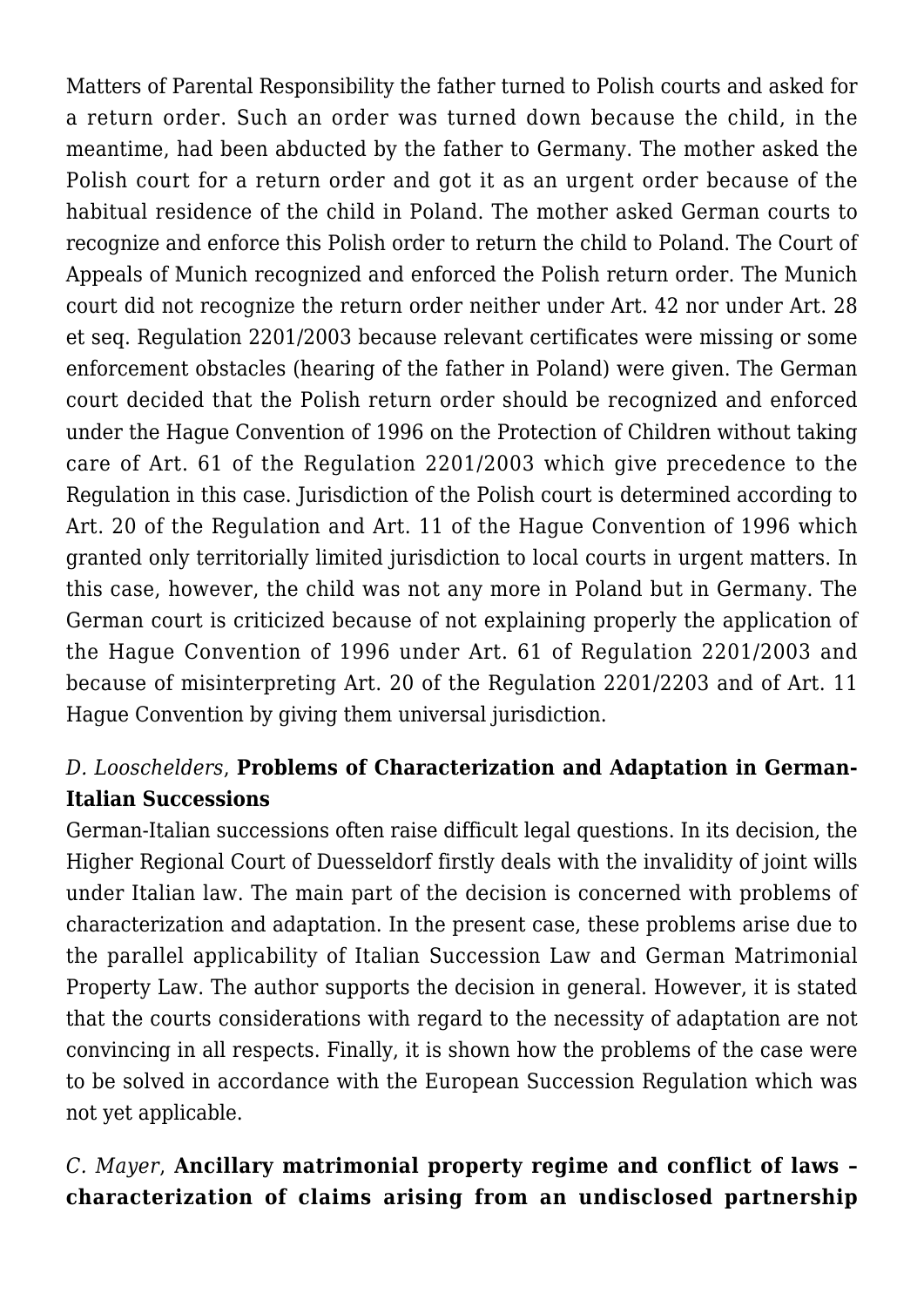#### **between spouses.**

While it is generally agreed that the legal regime for undisclosed partnerships follows the law applicable to contractual obligations, there is debate as regards undisclosed partnerships between spouses. Due to their special connection with the matrimonial property regime, it is argued that compensation claims arising from undisclosed partnerships between spouses are to be characterized as matrimonial. Along with the prevailing opinion, the German Federal Court of Justice now correctly supports a characterization as contractual. Given, however, the close relation to the matrimonial property regime, the court proposes an accessory connection: the partnership agreement is closest connected to the law governing matrimonial property. Subject to criticism is, however, the far-reaching willingness of the court to find an implied choice of law by the spouses.

# *M. Stöber*, **Discharge of Residual Debt and Insolvency Avoidance Actions in Cross-Border Insolvencies with Main and Secondary Proceedings**

15 years after the adoption of the European Regulation on Insolvency Proceedings in the year 2000, it is still difficult to answer the question which national insolvency law applies to cross-border insolvency proceedings within the European Union. The case that – in addition to main insolvency proceedings in one member state – secondary insolvency proceedings have been opened in another member state of the European Union is of particular complexity. In two recent judgments, the German Supreme Court has decided on the impact the opening of secondary proceedings in another state has on a discharge of residual debt (judgement of 18 September 2014) and on insolvency avoidance actions respectively (judgement of 20 November 2014) granted by the national law applicable to the main proceedings opened in the first state.

## *C. Kohler*, **Claims for the payment of holiday allowances by a public fund for paid leave for workers: "civil and commercial" or "administrative" matters?**

By its ruling in BGE 141 III 28 the Swiss Federal Court refused to enforce in Switzerland an Austrian judgment according to which a Swiss company had to make payments to the Austrian fund for paid leave for workers in the construction industry that were due for workers posted to Austria by the defendant company. According to the Federal Court, the judgment is outside the scope of the Lugano-Convention as it has not been given in a "civil and commercial matter" as required by art. 1 thereof. The ways and means by which the Austrian fund